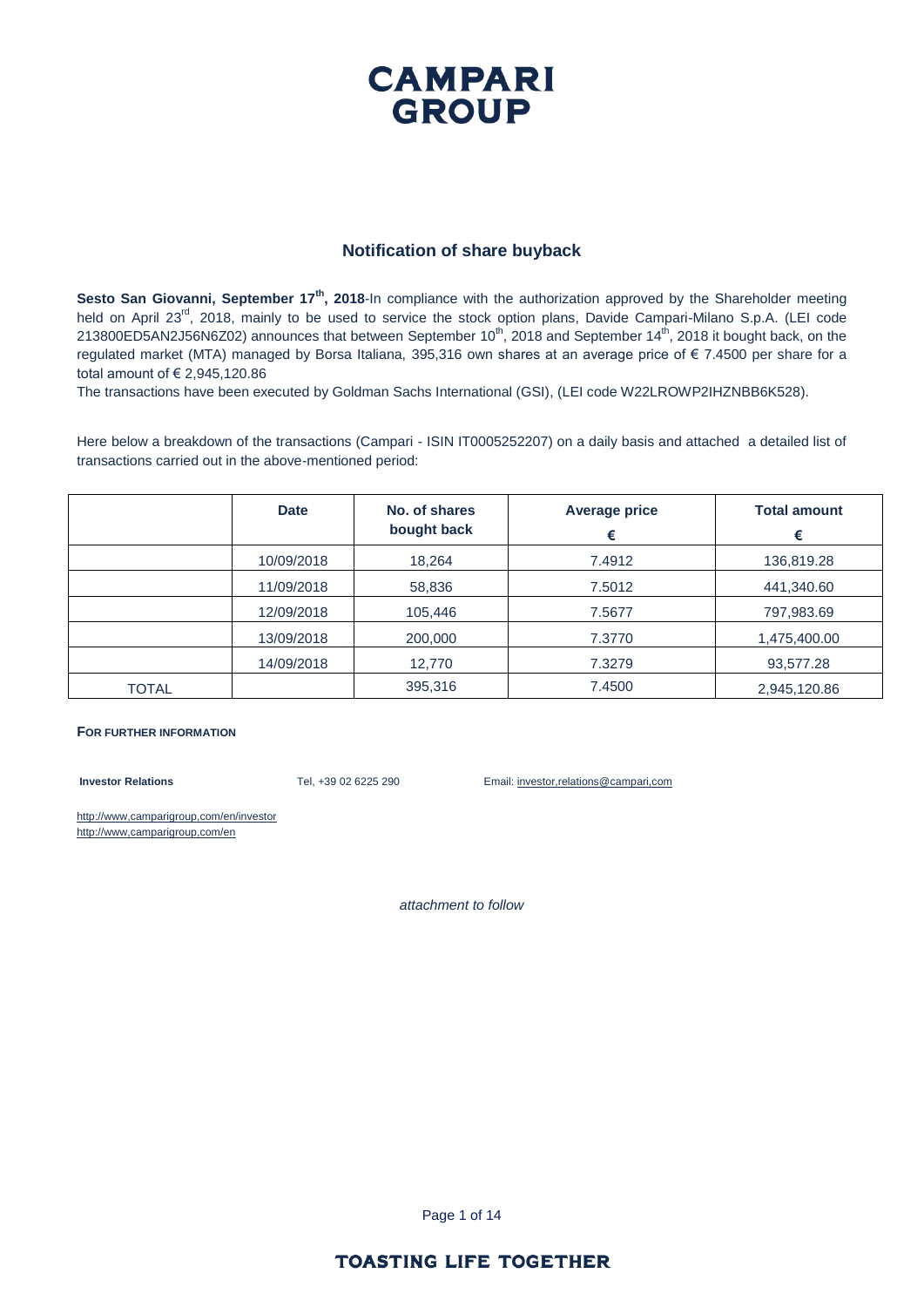| <b>DATE</b>     | <b>HOUR</b> | A/V          | <b>PRICE</b> | NO. OF<br><b>SHARES</b> |
|-----------------|-------------|--------------|--------------|-------------------------|
| 10-sep-18       | 8:48:17 AM  | A            | 7,47         | 458                     |
| 10-sep-18       | 8:51:20 AM  | A            | 7,46         | 600                     |
| $10$ -sep- $18$ | 9:04:38 AM  | Α            | 7,46         | 728                     |
| 10-sep-18       | 9:17:52 AM  | A            | 7,475        | 665                     |
| 10-sep-18       | 9:24:19 AM  | A            | 7,48         | 538                     |
| 10-sep-18       | 9:46:40 AM  | A            | 7,495        | 550                     |
| 10-sep-18       | 10:01:02 AM | A            | 7,49         | 297                     |
| $10$ -sep- $18$ | 10:10:14 AM | A            | 7,48         | 512                     |
| 10-sep-18       | 10:29:09 AM | A            | 7,47         | 200                     |
| 10-sep-18       | 10:33:11 AM | A            | 7,47         | 483                     |
| 10-sep-18       | 10:45:29 AM | A            | 7,46         | 869                     |
| 10-sep-18       | 10:45:31 AM | Α            | 7,46         | 1104                    |
| 10-sep-18       | 11:01:45 AM | A            | 7,465        | 631                     |
| 10-sep-18       | 11:13:49 AM | A            | 7,47         | 472                     |
| 10-sep-18       | 11:46:30 AM | A            | 7,475        | 516                     |
| 10-sep-18       | 11:56:48 AM | A            | 7,475        | 509                     |
| 10-sep-18       | 12:29:24 PM | A            | 7,485        | 489                     |
| 10-sep-18       | 12:50:31 PM | A            | 7,485        | 487                     |
| 10-sep-18       | 1:23:23 PM  | A            | 7,515        | 620                     |
| 10-sep-18       | 1:48:04 PM  | A            | 7,505        | 647                     |
| 10-sep-18       | 2:00:09 PM  | A            | 7,515        | 520                     |
| 10-sep-18       | 2:17:44 PM  | A            | 7,515        | 476                     |
| 10-sep-18       | 2:35:23 PM  | A            | 7,53         | 624                     |
| 10-sep-18       | 2:45:54 PM  | Α            | 7,53         | 526                     |
| 10-sep-18       | 3:03:47 PM  | A            | 7,525        | 651                     |
| 10-sep-18       | 3:12:38 PM  | A            | 7,515        | 543                     |
| 10-sep-18       | 3:25:51 PM  | Α            | 7,5          | 507                     |
| 10-sep-18       | 3:41:30 PM  | Α            | 7,505        | 622                     |
| 10-sep-18       | 3:45:23 PM  | Α            | 7,505        | 512                     |
| 10-sep-18       | 3:59:04 PM  | A            | 7,51         | 12                      |
| 10-sep-18       | 3:59:05 PM  | A            | 7,51         | 581                     |
| 10-sep-18       | 4:15:51 PM  | A            | 7,51         | 619                     |
| 10-sep-18       | 4:29:09 PM  | A            | 7,53         | 360                     |
| 10-sep-18       | 4:29:09 PM  | $\mathsf{A}$ | 7,53         | 336                     |

Page 2 of 14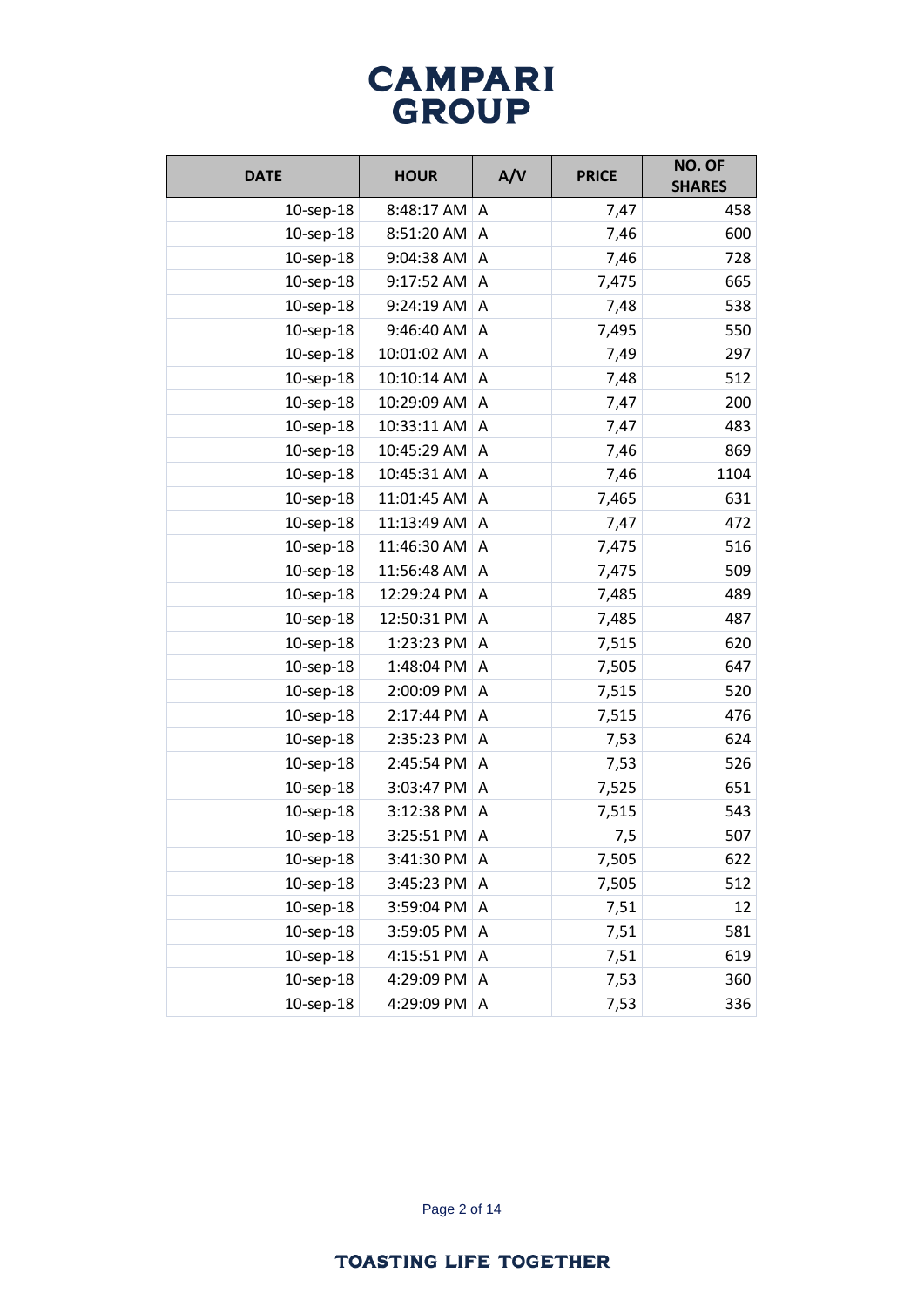| 11-sep-18       | 10:20:01 AM | A | 7,485 | 739  |
|-----------------|-------------|---|-------|------|
| 11-sep-18       | 10:20:02 AM | A | 7,485 | 528  |
| 11-sep-18       | 10:23:34 AM | A | 7,48  | 609  |
| 11-sep-18       | 10:23:37 AM | A | 7,48  | 391  |
| 11-sep-18       | 10:23:38 AM | A | 7,48  | 264  |
| 11-sep-18       | 10:51:04 AM | A | 7,475 | 94   |
| 11-sep-18       | 10:51:04 AM | A | 7,475 | 787  |
| 11-sep-18       | 10:51:05 AM | A | 7,475 | 21   |
| 11-sep-18       | 10:51:06 AM | Α | 7,475 | 964  |
| 11-sep-18       | 11:10:05 AM | A | 7,51  | 868  |
| 11-sep-18       | 11:16:34 AM | A | 7,52  | 675  |
| 11-sep-18       | 11:25:12 AM | A | 7,52  | 651  |
| 11-sep-18       | 11:29:36 AM | A | 7,51  | 1261 |
| 11-sep-18       | 11:29:37 AM | A | 7,51  | 1282 |
| 11-sep-18       | 11:29:38 AM | A | 7,51  | 996  |
| 11-sep-18       | 11:29:39 AM | A | 7,51  | 1115 |
| 11-sep-18       | 11:29:39 AM | A | 7,51  | 17   |
| 11-sep-18       | 12:02:34 PM | A | 7,52  | 300  |
| 11-sep-18       | 12:12:55 PM | A | 7,52  | 742  |
| 11-sep-18       | 12:45:24 PM | A | 7,53  | 1045 |
| 11-sep-18       | 12:45:24 PM | Α | 7,53  | 412  |
| 11-sep-18       | 12:45:25 PM | A | 7,53  | 291  |
| 11-sep-18       | 1:05:18 PM  | A | 7,515 | 727  |
| 11-sep-18       | 1:08:25 PM  | A | 7,51  | 1180 |
| 11-sep-18       | 1:08:26 PM  | A | 7,51  | 300  |
| 11-sep-18       | 1:09:00 PM  | A | 7,51  | 369  |
| 11-sep-18       | 1:09:00 PM  | A | 7,51  | 1500 |
| 11-sep-18       | 1:09:04 PM  | Α | 7,51  | 1228 |
| 11-sep-18       | 1:09:06 PM  | A | 7,51  | 970  |
| 11-sep-18       | 1:09:07 PM  | A | 7,51  | 426  |
| 11-sep-18       | 1:19:33 PM  | A | 7,515 | 14   |
| $11$ -sep- $18$ | 1:31:02 PM  | A | 7,53  | 921  |
| 11-sep-18       | 1:34:38 PM  | A | 7,52  | 741  |
| 11-sep-18       | 1:47:22 PM  | Α | 7,51  | 966  |
| 11-sep-18       | 1:47:22 PM  | Α | 7,51  | 1612 |

Page 3 of 14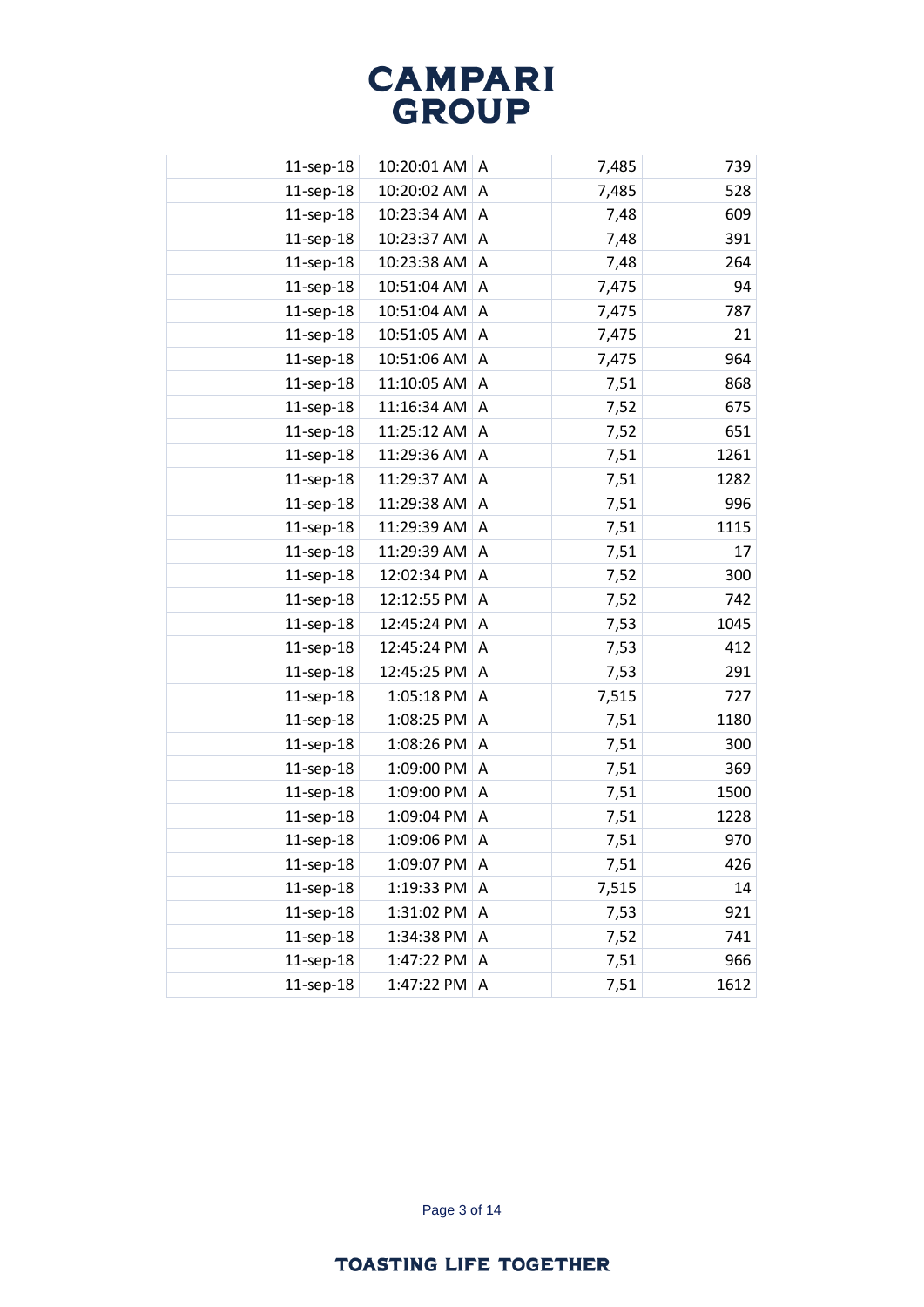| 11-sep-18    | 1:48:19 PM | A            | 7,505 | 305          |
|--------------|------------|--------------|-------|--------------|
| 11-sep-18    | 1:48:20 PM | $\mathsf{A}$ | 7,505 | 562          |
| 11-sep-18    | 1:55:15 PM | A            | 7,495 | 880          |
| 11-sep-18    | 2:02:20 PM | A            | 7,495 | 638          |
| 11-sep-18    | 2:02:20 PM | A            | 7,495 | 69           |
| 11-sep-18    | 2:20:13 PM | A            | 7,505 | 692          |
| 11-sep-18    | 2:20:13 PM | A            | 7,505 | 269          |
| 11-sep-18    | 2:20:14 PM | A            | 7,505 | 1000         |
| 11-sep-18    | 2:20:15 PM | A            | 7,505 | 877          |
| 11-sep-18    | 2:23:06 PM | A            | 7,5   | 778          |
| 11-sep-18    | 2:28:23 PM | A            | 7,495 | 411          |
| 11-sep-18    | 2:28:25 PM | A            | 7,495 | 647          |
| 11-sep-18    | 2:32:11 PM | A            | 7,49  | $\mathbf{1}$ |
| 11-sep-18    | 2:32:12 PM | A            | 7,49  | 780          |
| 11-sep-18    | 2:44:59 PM | A            | 7,49  | 1171         |
| 11-sep-18    | 2:45:01 PM | A            | 7,49  | 775          |
| 11-sep-18    | 2:51:34 PM | A            | 7,5   | 983          |
| 11-sep-18    | 2:51:35 PM | A            | 7,5   | 751          |
| 11-sep-18    | 2:59:45 PM | A            | 7,505 | 672          |
| 11-sep-18    | 2:59:47 PM | A            | 7,505 | 891          |
| 11-sep-18    | 3:01:26 PM | A            | 7,495 | 1112         |
| 11-sep-18    | 3:09:55 PM | A            | 7,495 | 554          |
| 11-sep-18    | 3:10:24 PM | A            | 7,49  | 214          |
| 11-sep-18    | 3:10:25 PM | A            | 7,49  | 504          |
| 11-sep-18    | 3:13:30 PM | A            | 7,48  | 926          |
| 11-sep-18    | 3:19:04 PM | A            | 7,475 | 739          |
| 11-sep-18    | 3:23:31 PM | A            | 7,48  | 1091         |
| 11-sep-18    | 3:32:58 PM | A            | 7,485 | 967          |
| 11-sep-18    | 3:32:59 PM | A            | 7,485 | 768          |
| 11-sep-18    | 3:33:00 PM | Α            | 7,485 | 662          |
| 11-sep-18    | 3:35:58 PM | A            | 7,485 | 1081         |
| $11$ -sep-18 | 3:40:51 PM | A            | 7,48  | 744          |
| 11-sep-18    | 3:47:33 PM | A            | 7,48  | 747          |
| $11$ -sep-18 | 3:47:34 PM | Α            | 7,48  | 857          |
| 11-sep-18    | 3:54:37 PM | Α            | 7,485 | 752          |
|              |            |              |       |              |

Page 4 of 14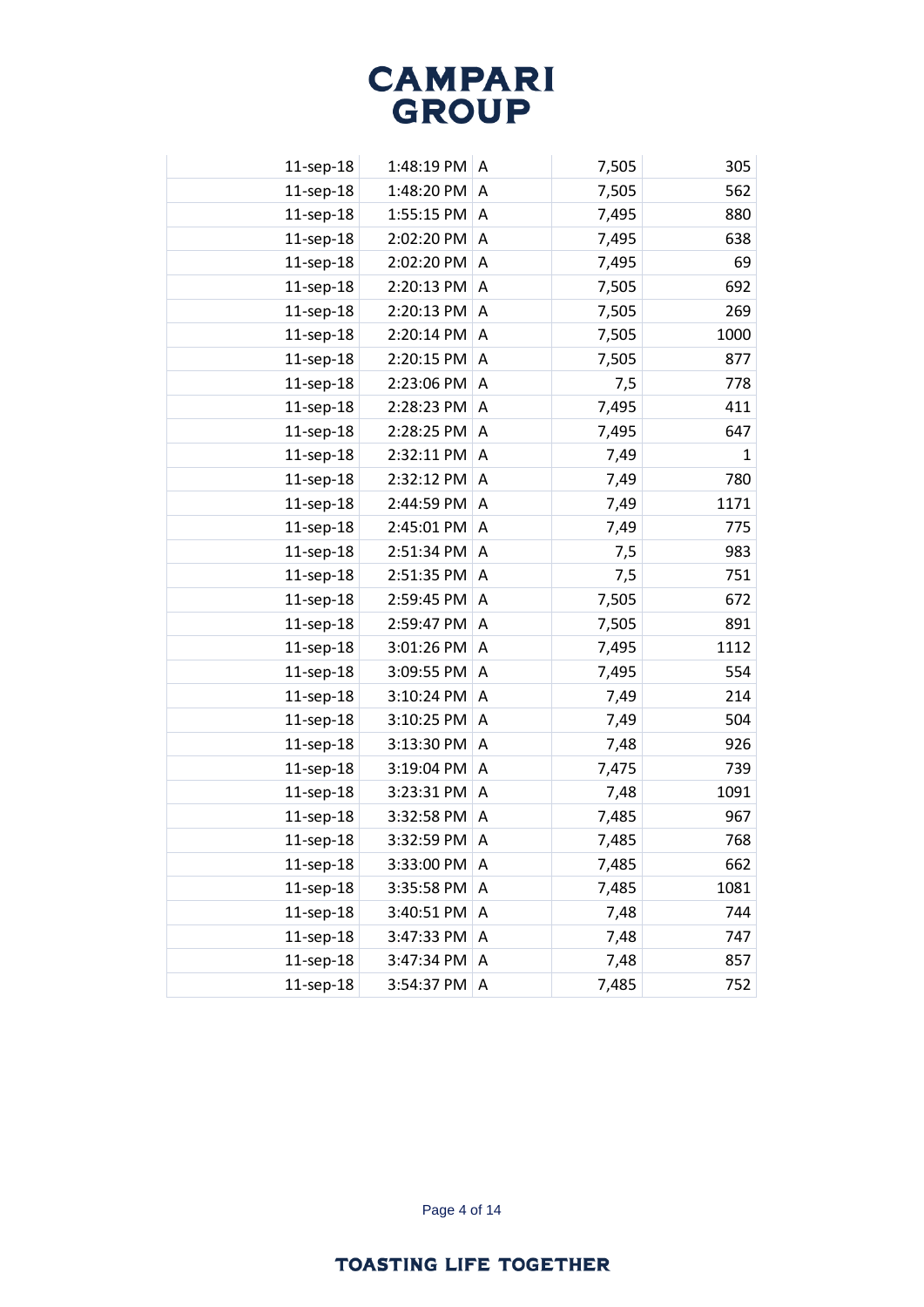| 11-sep-18 | 3:54:38 PM | A | 7,485 | 1194 |
|-----------|------------|---|-------|------|
| 11-sep-18 | 4:06:48 PM | A | 7,505 | 956  |
| 11-sep-18 | 4:07:37 PM | A | 7,505 | 1026 |
| 11-sep-18 | 4:07:38 PM | A | 7,505 | 866  |
| 11-sep-18 | 4:15:49 PM | A | 7,515 | 215  |
| 11-sep-18 | 4:15:51 PM | A | 7,515 | 596  |
| 11-sep-18 | 4:15:53 PM | A | 7,515 | 111  |
| 11-sep-18 | 4:24:53 PM | A | 7,52  | 544  |
| 11-sep-18 | 4:24:54 PM | A | 7,52  | 195  |
| 11-sep-18 | 4:25:44 PM | A | 7,515 | 686  |
| 11-sep-18 | 4:27:04 PM | Α | 7,51  | 1    |
| 11-sep-18 | 4:27:06 PM | A | 7,51  | 999  |
| 11-sep-18 | 4:27:07 PM | A | 7,51  | 1220 |
| 11-sep-18 | 4:29:38 PM | A | 7,51  | 23   |
| 11-sep-18 | 4:29:43 PM | A | 7,52  | 328  |
| 12-sep-18 | 8:34:25 AM | A | 7,52  | 1106 |
| 12-sep-18 | 8:35:56 AM | A | 7,53  | 583  |
| 12-sep-18 | 8:37:20 AM | Α | 7,525 | 124  |
| 12-sep-18 | 8:37:27 AM | A | 7,525 | 902  |
| 12-sep-18 | 8:43:15 AM | A | 7,54  | 400  |
| 12-sep-18 | 8:43:16 AM | A | 7,54  | 801  |
| 12-sep-18 | 8:43:16 AM | A | 7,54  | 1098 |
| 12-sep-18 | 8:57:12 AM | Α | 7,56  | 1718 |
| 12-sep-18 | 9:01:13 AM | A | 7,56  | 1078 |
| 12-sep-18 | 9:02:48 AM | Α | 7,55  | 1245 |
| 12-sep-18 | 9:05:05 AM | A | 7,55  | 971  |
| 12-sep-18 | 9:14:25 AM | A | 7,56  | 1594 |
| 12-sep-18 | 9:22:20 AM | Α | 7,585 | 690  |
| 12-sep-18 | 9:22:20 AM | Α | 7,585 | 382  |
| 12-sep-18 | 9:29:59 AM | Α | 7,57  | 1255 |
| 12-sep-18 | 9:32:54 AM | A | 7,57  | 1118 |
| 12-sep-18 | 9:40:12 AM | Α | 7,565 | 1084 |
| 12-sep-18 | 9:55:02 AM | Α | 7,56  | 969  |
| 12-sep-18 | 9:58:44 AM | Α | 7,55  | 1150 |
| 12-sep-18 | 9:59:03 AM | Α | 7,545 | 285  |
|           |            |   |       |      |

Page 5 of 14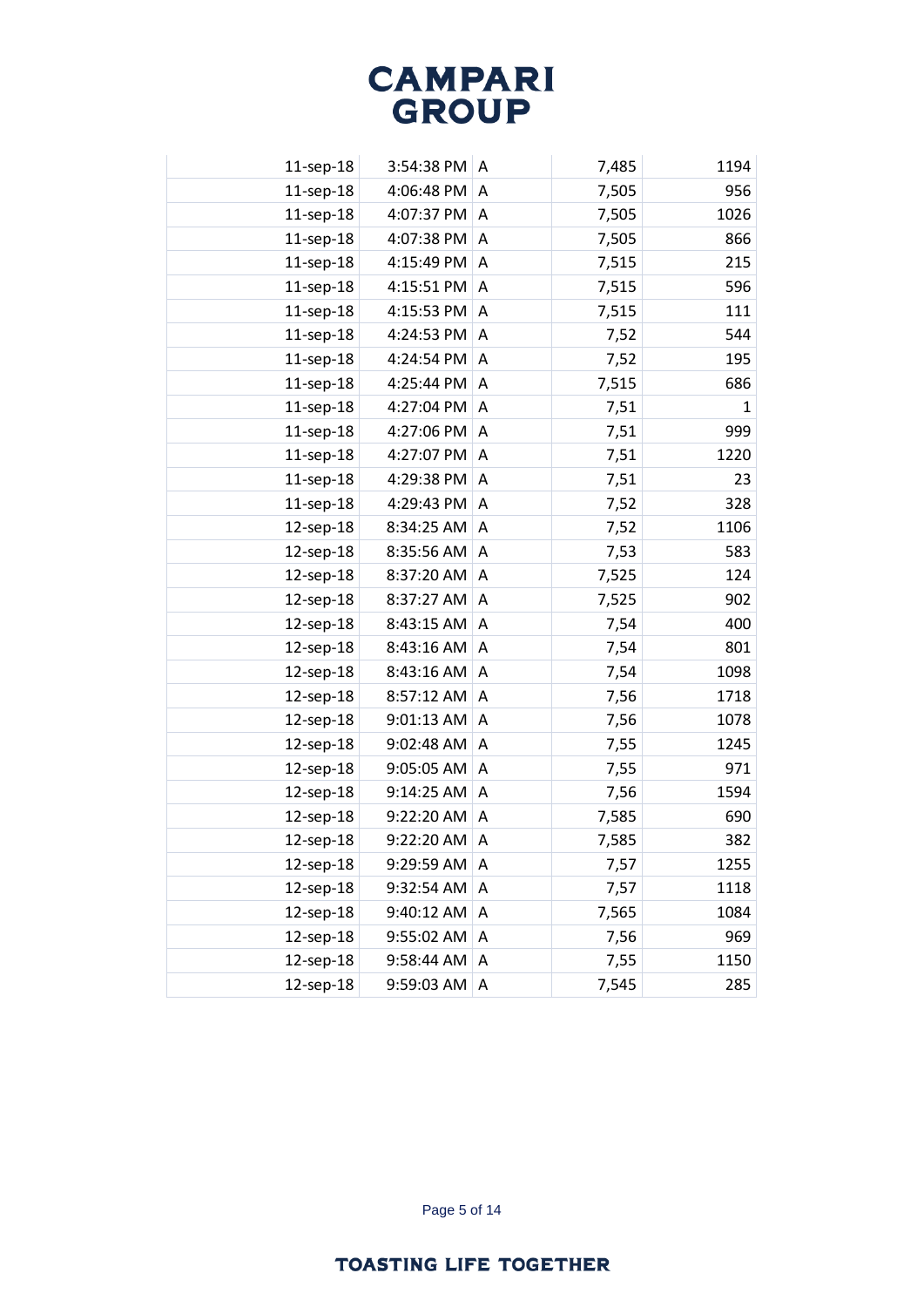| 12-sep-18 | 9:59:04 AM  | A | 7,545 | 911  |
|-----------|-------------|---|-------|------|
| 12-sep-18 | 10:11:20 AM | A | 7,545 | 1303 |
| 12-sep-18 | 10:12:03 AM | A | 7,54  | 770  |
| 12-sep-18 | 10:12:04 AM | A | 7,54  | 1210 |
| 12-sep-18 | 10:12:11 AM | A | 7,54  | 1663 |
| 12-sep-18 | 10:29:59 AM | Α | 7,565 | 2043 |
| 12-sep-18 | 10:30:01 AM | A | 7,565 | 1122 |
| 12-sep-18 | 10:38:13 AM | A | 7,565 | 1004 |
| 12-sep-18 | 10:43:03 AM | Α | 7,56  | 1069 |
| 12-sep-18 | 10:53:06 AM | A | 7,555 | 525  |
| 12-sep-18 | 10:53:06 AM | A | 7,555 | 917  |
| 12-sep-18 | 10:58:16 AM | A | 7,55  | 685  |
| 12-sep-18 | 10:58:18 AM | A | 7,55  | 441  |
| 12-sep-18 | 11:07:37 AM | A | 7,55  | 1069 |
| 12-sep-18 | 11:28:59 AM | A | 7,555 | 624  |
| 12-sep-18 | 11:28:59 AM | Α | 7,555 | 1874 |
| 12-sep-18 | 11:55:19 AM | A | 7,585 | 2271 |
| 12-sep-18 | 11:55:19 AM | Α | 7,585 | 827  |
| 12-sep-18 | 11:55:21 AM | A | 7,58  | 1893 |
| 12-sep-18 | 12:11:47 PM | A | 7,59  | 1152 |
| 12-sep-18 | 12:18:55 PM | Α | 7,54  | 553  |
| 12-sep-18 | 12:18:56 PM | A | 7,54  | 1095 |
| 12-sep-18 | 12:18:57 PM | A | 7,54  | 965  |
| 12-sep-18 | 12:18:58 PM | A | 7,54  | 87   |
| 12-sep-18 | 12:18:59 PM | A | 7,54  | 1056 |
| 12-sep-18 | 12:18:59 PM | A | 7,54  | 570  |
| 12-sep-18 | 12:19:03 PM | A | 7,535 | 920  |
| 12-sep-18 | 12:22:27 PM | A | 7,53  | 1291 |
| 12-sep-18 | 12:23:03 PM | Α | 7,525 | 1086 |
| 12-sep-18 | 12:23:52 PM | Α | 7,525 | 163  |
| 12-sep-18 | 12:23:53 PM | A | 7,525 | 900  |
| 12-sep-18 | 12:26:45 PM | A | 7,535 | 533  |
| 12-sep-18 | 12:26:45 PM | A | 7,53  | 285  |
| 12-sep-18 | 12:26:46 PM | A | 7,535 | 419  |
| 12-sep-18 | 12:26:47 PM | Α | 7,535 | 91   |
|           |             |   |       |      |

Page 6 of 14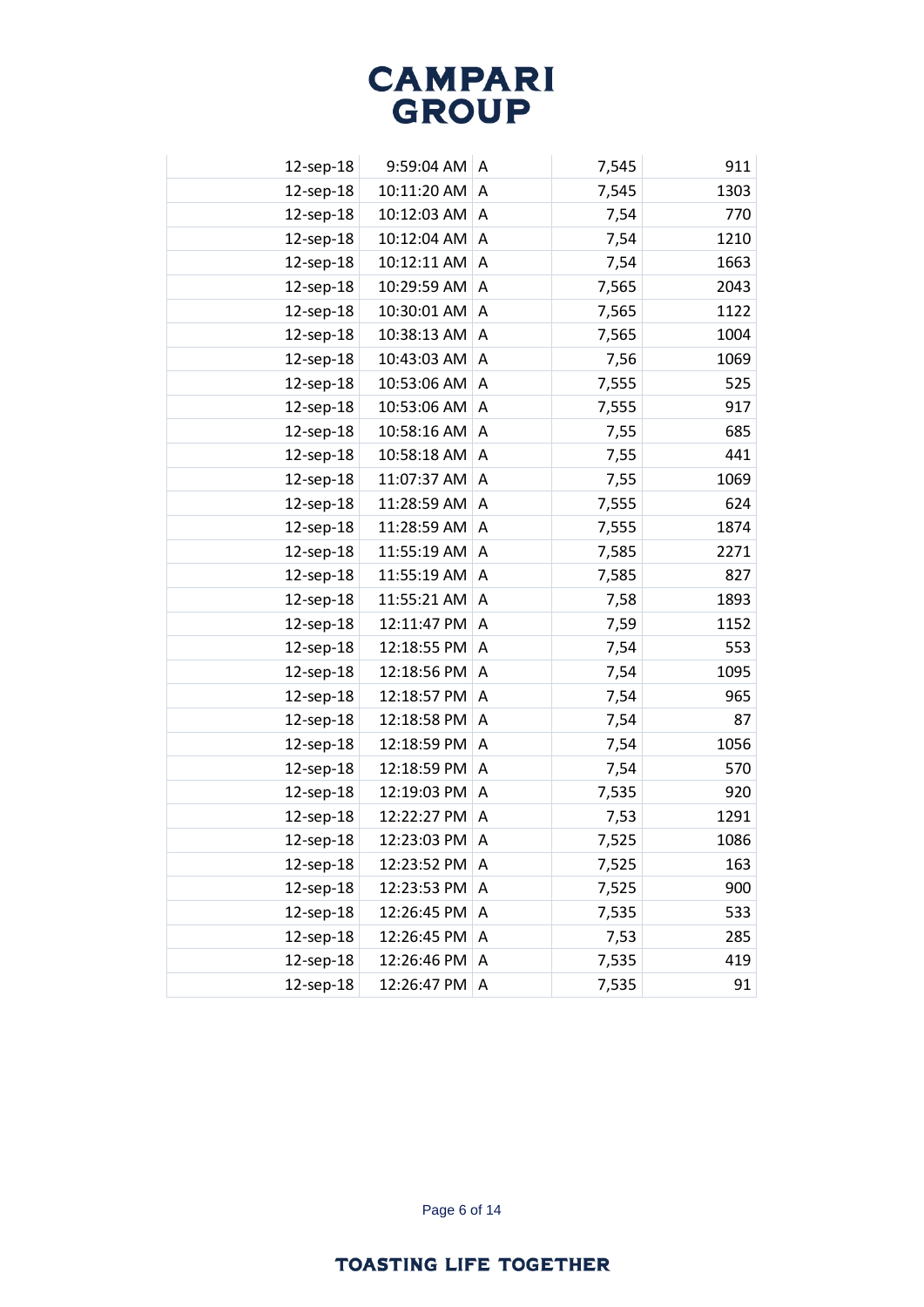| 12-sep-18 | 12:26:47 PM | A | 7,53  | 997  |
|-----------|-------------|---|-------|------|
| 12-sep-18 | 12:26:48 PM | A | 7,53  | 1500 |
| 12-sep-18 | 12:37:10 PM | A | 7,545 | 1078 |
| 12-sep-18 | 12:57:30 PM | A | 7,56  | 1684 |
| 12-sep-18 | 1:29:27 PM  | A | 7,575 | 432  |
| 12-sep-18 | 1:30:05 PM  | A | 7,575 | 2475 |
| 12-sep-18 | 1:30:05 PM  | A | 7,575 | 1005 |
| 12-sep-18 | 1:30:59 PM  | A | 7,575 | 1110 |
| 12-sep-18 | 1:46:15 PM  | A | 7,57  | 1856 |
| 12-sep-18 | 1:47:11 PM  | A | 7,565 | 1603 |
| 12-sep-18 | 2:03:51 PM  | A | 7,58  | 1619 |
| 12-sep-18 | 2:10:28 PM  | A | 7,585 | 282  |
| 12-sep-18 | 2:10:29 PM  | A | 7,585 | 834  |
| 12-sep-18 | 2:14:19 PM  | A | 7,59  | 1335 |
| 12-sep-18 | 2:18:27 PM  | A | 7,59  | 1135 |
| 12-sep-18 | 3:32:24 PM  | A | 7,59  | 1335 |
| 12-sep-18 | 3:32:25 PM  | A | 7,59  | 2802 |
| 12-sep-18 | 3:32:25 PM  | A | 7,59  | 960  |
| 12-sep-18 | 3:32:25 PM  | A | 7,59  | 366  |
| 12-sep-18 | 3:32:26 PM  | A | 7,59  | 129  |
| 12-sep-18 | 3:32:26 PM  | Α | 7,59  | 874  |
| 12-sep-18 | 3:32:27 PM  | A | 7,59  | 1274 |
| 12-sep-18 | 3:32:27 PM  | A | 7,59  | 582  |
| 12-sep-18 | 3:32:28 PM  | A | 7,59  | 1531 |
| 12-sep-18 | 3:32:29 PM  | A | 7,59  | 690  |
| 12-sep-18 | 3:32:30 PM  | A | 7,59  | 1603 |
| 12-sep-18 | 3:32:30 PM  | A | 7,59  | 55   |
| 12-sep-18 | 3:32:30 PM  | Α | 7,59  | 2485 |
| 12-sep-18 | 3:32:31 PM  | A | 7,59  | 422  |
| 12-sep-18 | 3:32:33 PM  | Α | 7,59  | 61   |
| 12-sep-18 | 3:34:45 PM  | A | 7,59  | 1134 |
| 12-sep-18 | 3:37:54 PM  | Α | 7,59  | 1344 |
| 12-sep-18 | 3:38:17 PM  | Α | 7,59  | 347  |
| 12-sep-18 | 3:38:17 PM  | Α | 7,59  | 551  |
| 12-sep-18 | 3:38:18 PM  | Α | 7,59  | 655  |
|           |             |   |       |      |

Page 7 of 14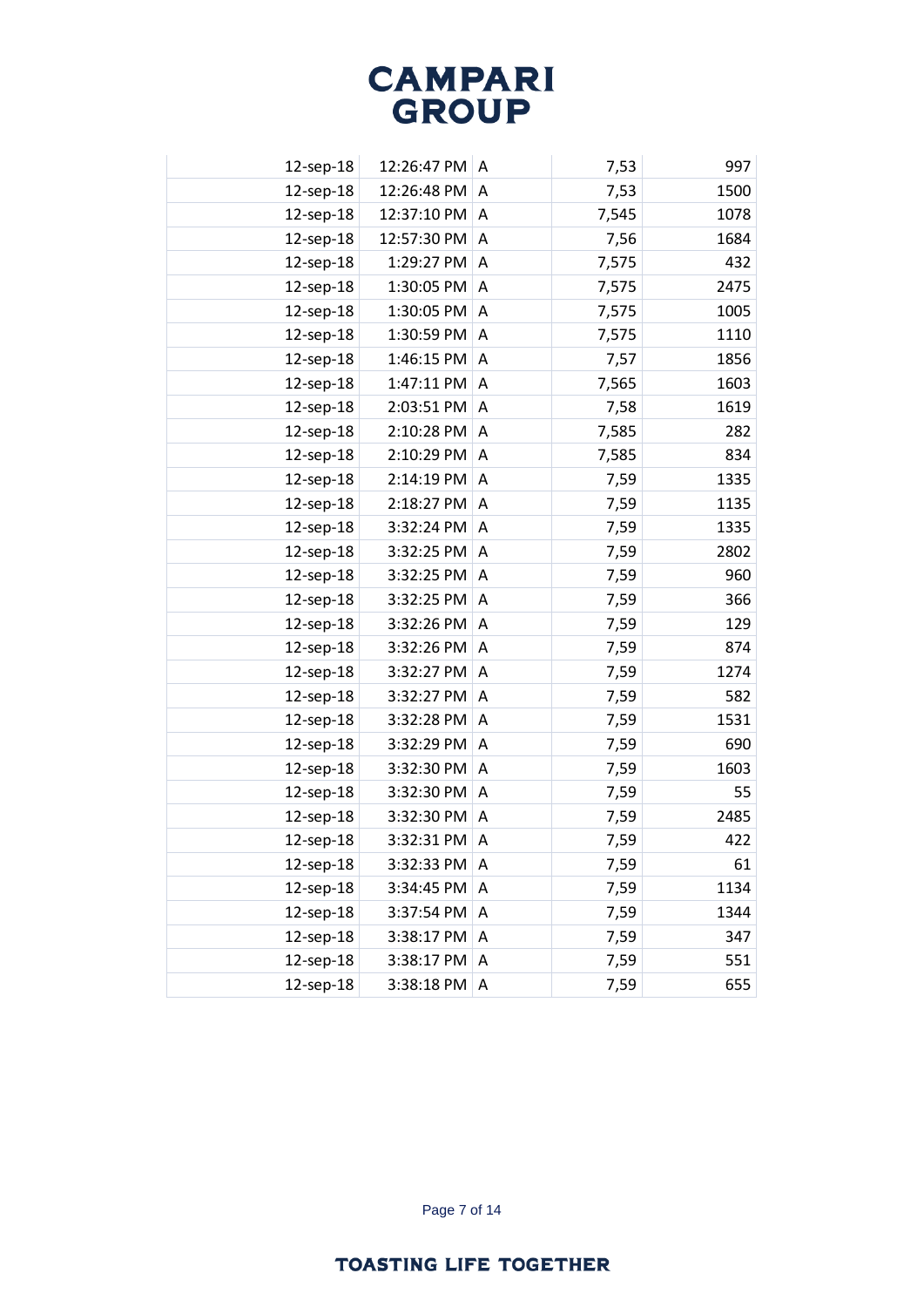| 3:38:19 PM<br>7,585<br>960<br>12-sep-18<br>A<br>3:47:22 PM<br>7,59<br>12-sep-18<br>A<br>3:47:23 PM<br>1538<br>12-sep-18<br>7,59<br>A<br>12-sep-18<br>4:07:28 PM<br>7,59<br>735<br>A<br>12-sep-18<br>4:07:28 PM<br>1362<br>7,59<br>A<br>4:07:28 PM<br>12-sep-18<br>7,59<br>784<br>A<br>4:07:29 PM<br>12-sep-18<br>A<br>7,59<br>294<br>3<br>12-sep-18<br>4:07:29 PM<br>7,59<br>A<br>12-sep-18<br>4:07:30 PM<br>570<br>7,59<br>A<br>4:07:31 PM<br>12-sep-18<br>7,59<br>839<br>A<br>4:09:27 PM<br>12-sep-18<br>7,59<br>1334<br>Α<br>979<br>12-sep-18<br>4:11:22 PM<br>7,59<br>A<br>4:20:51 PM<br>963<br>12-sep-18<br>7,59<br>A<br>4:20:54 PM<br>1066<br>12-sep-18<br>7,59<br>A<br>899<br>12-sep-18<br>4:23:57 PM<br>7,585<br>A<br>12-sep-18<br>4:24:01 PM<br>7,585<br>813<br>A<br>55<br>12-sep-18<br>4:26:54 PM<br>7,59<br>A<br>1306<br>12-sep-18<br>4:26:58 PM<br>7,59<br>A<br>12-sep-18<br>4:27:38 PM<br>405<br>7,59<br>A<br>296<br>8:02:26 AM<br>7,535<br>13-sep-18<br>A<br>13-sep-18<br>8:02:27 AM<br>7,535<br>1084<br>A<br>8:02:27 AM<br>7,54<br>369<br>13-sep-18<br>A<br>13-sep-18<br>8:02:28 AM<br>7,54<br>545<br>A<br>8:02:29 AM<br>7,54<br>301<br>13-sep-18<br>A<br>13-sep-18<br>8:10:56 AM<br>1186<br>7,555<br>Α<br>13-sep-18<br>8:10:57 AM<br>7,555<br>430<br>A<br>8:20:22 AM<br>1101<br>13-sep-18<br>7,52<br>A<br>8:31:23 AM<br>13-sep-18<br>7,54<br>Α<br>13-sep-18<br>8:31:23 AM<br>7,56<br>Α<br>13-sep-18<br>7,56<br>585<br>8:31:24 AM<br>Α<br>13-sep-18<br>8:38:57 AM<br>7,47<br>1213<br>Α<br>13-sep-18<br>8:49:12 AM<br>862<br>Α<br>7,455<br>13-sep-18<br>7,455<br>8:49:12 AM<br>318<br>Α<br>13-sep-18<br>8:49:26 AM<br>7,45<br>528<br>Α<br>13-sep-18<br>8:53:53 AM<br>7,445<br>Α |  |  |      |
|-----------------------------------------------------------------------------------------------------------------------------------------------------------------------------------------------------------------------------------------------------------------------------------------------------------------------------------------------------------------------------------------------------------------------------------------------------------------------------------------------------------------------------------------------------------------------------------------------------------------------------------------------------------------------------------------------------------------------------------------------------------------------------------------------------------------------------------------------------------------------------------------------------------------------------------------------------------------------------------------------------------------------------------------------------------------------------------------------------------------------------------------------------------------------------------------------------------------------------------------------------------------------------------------------------------------------------------------------------------------------------------------------------------------------------------------------------------------------------------------------------------------------------------------------------------------------------------------------------------------------------------------------------------------------------------------------|--|--|------|
|                                                                                                                                                                                                                                                                                                                                                                                                                                                                                                                                                                                                                                                                                                                                                                                                                                                                                                                                                                                                                                                                                                                                                                                                                                                                                                                                                                                                                                                                                                                                                                                                                                                                                               |  |  |      |
|                                                                                                                                                                                                                                                                                                                                                                                                                                                                                                                                                                                                                                                                                                                                                                                                                                                                                                                                                                                                                                                                                                                                                                                                                                                                                                                                                                                                                                                                                                                                                                                                                                                                                               |  |  | 456  |
|                                                                                                                                                                                                                                                                                                                                                                                                                                                                                                                                                                                                                                                                                                                                                                                                                                                                                                                                                                                                                                                                                                                                                                                                                                                                                                                                                                                                                                                                                                                                                                                                                                                                                               |  |  |      |
|                                                                                                                                                                                                                                                                                                                                                                                                                                                                                                                                                                                                                                                                                                                                                                                                                                                                                                                                                                                                                                                                                                                                                                                                                                                                                                                                                                                                                                                                                                                                                                                                                                                                                               |  |  |      |
|                                                                                                                                                                                                                                                                                                                                                                                                                                                                                                                                                                                                                                                                                                                                                                                                                                                                                                                                                                                                                                                                                                                                                                                                                                                                                                                                                                                                                                                                                                                                                                                                                                                                                               |  |  |      |
|                                                                                                                                                                                                                                                                                                                                                                                                                                                                                                                                                                                                                                                                                                                                                                                                                                                                                                                                                                                                                                                                                                                                                                                                                                                                                                                                                                                                                                                                                                                                                                                                                                                                                               |  |  |      |
|                                                                                                                                                                                                                                                                                                                                                                                                                                                                                                                                                                                                                                                                                                                                                                                                                                                                                                                                                                                                                                                                                                                                                                                                                                                                                                                                                                                                                                                                                                                                                                                                                                                                                               |  |  |      |
|                                                                                                                                                                                                                                                                                                                                                                                                                                                                                                                                                                                                                                                                                                                                                                                                                                                                                                                                                                                                                                                                                                                                                                                                                                                                                                                                                                                                                                                                                                                                                                                                                                                                                               |  |  |      |
|                                                                                                                                                                                                                                                                                                                                                                                                                                                                                                                                                                                                                                                                                                                                                                                                                                                                                                                                                                                                                                                                                                                                                                                                                                                                                                                                                                                                                                                                                                                                                                                                                                                                                               |  |  |      |
|                                                                                                                                                                                                                                                                                                                                                                                                                                                                                                                                                                                                                                                                                                                                                                                                                                                                                                                                                                                                                                                                                                                                                                                                                                                                                                                                                                                                                                                                                                                                                                                                                                                                                               |  |  |      |
|                                                                                                                                                                                                                                                                                                                                                                                                                                                                                                                                                                                                                                                                                                                                                                                                                                                                                                                                                                                                                                                                                                                                                                                                                                                                                                                                                                                                                                                                                                                                                                                                                                                                                               |  |  |      |
|                                                                                                                                                                                                                                                                                                                                                                                                                                                                                                                                                                                                                                                                                                                                                                                                                                                                                                                                                                                                                                                                                                                                                                                                                                                                                                                                                                                                                                                                                                                                                                                                                                                                                               |  |  |      |
|                                                                                                                                                                                                                                                                                                                                                                                                                                                                                                                                                                                                                                                                                                                                                                                                                                                                                                                                                                                                                                                                                                                                                                                                                                                                                                                                                                                                                                                                                                                                                                                                                                                                                               |  |  |      |
|                                                                                                                                                                                                                                                                                                                                                                                                                                                                                                                                                                                                                                                                                                                                                                                                                                                                                                                                                                                                                                                                                                                                                                                                                                                                                                                                                                                                                                                                                                                                                                                                                                                                                               |  |  |      |
|                                                                                                                                                                                                                                                                                                                                                                                                                                                                                                                                                                                                                                                                                                                                                                                                                                                                                                                                                                                                                                                                                                                                                                                                                                                                                                                                                                                                                                                                                                                                                                                                                                                                                               |  |  |      |
|                                                                                                                                                                                                                                                                                                                                                                                                                                                                                                                                                                                                                                                                                                                                                                                                                                                                                                                                                                                                                                                                                                                                                                                                                                                                                                                                                                                                                                                                                                                                                                                                                                                                                               |  |  |      |
|                                                                                                                                                                                                                                                                                                                                                                                                                                                                                                                                                                                                                                                                                                                                                                                                                                                                                                                                                                                                                                                                                                                                                                                                                                                                                                                                                                                                                                                                                                                                                                                                                                                                                               |  |  |      |
|                                                                                                                                                                                                                                                                                                                                                                                                                                                                                                                                                                                                                                                                                                                                                                                                                                                                                                                                                                                                                                                                                                                                                                                                                                                                                                                                                                                                                                                                                                                                                                                                                                                                                               |  |  |      |
|                                                                                                                                                                                                                                                                                                                                                                                                                                                                                                                                                                                                                                                                                                                                                                                                                                                                                                                                                                                                                                                                                                                                                                                                                                                                                                                                                                                                                                                                                                                                                                                                                                                                                               |  |  |      |
|                                                                                                                                                                                                                                                                                                                                                                                                                                                                                                                                                                                                                                                                                                                                                                                                                                                                                                                                                                                                                                                                                                                                                                                                                                                                                                                                                                                                                                                                                                                                                                                                                                                                                               |  |  |      |
|                                                                                                                                                                                                                                                                                                                                                                                                                                                                                                                                                                                                                                                                                                                                                                                                                                                                                                                                                                                                                                                                                                                                                                                                                                                                                                                                                                                                                                                                                                                                                                                                                                                                                               |  |  |      |
|                                                                                                                                                                                                                                                                                                                                                                                                                                                                                                                                                                                                                                                                                                                                                                                                                                                                                                                                                                                                                                                                                                                                                                                                                                                                                                                                                                                                                                                                                                                                                                                                                                                                                               |  |  |      |
|                                                                                                                                                                                                                                                                                                                                                                                                                                                                                                                                                                                                                                                                                                                                                                                                                                                                                                                                                                                                                                                                                                                                                                                                                                                                                                                                                                                                                                                                                                                                                                                                                                                                                               |  |  |      |
|                                                                                                                                                                                                                                                                                                                                                                                                                                                                                                                                                                                                                                                                                                                                                                                                                                                                                                                                                                                                                                                                                                                                                                                                                                                                                                                                                                                                                                                                                                                                                                                                                                                                                               |  |  |      |
|                                                                                                                                                                                                                                                                                                                                                                                                                                                                                                                                                                                                                                                                                                                                                                                                                                                                                                                                                                                                                                                                                                                                                                                                                                                                                                                                                                                                                                                                                                                                                                                                                                                                                               |  |  |      |
|                                                                                                                                                                                                                                                                                                                                                                                                                                                                                                                                                                                                                                                                                                                                                                                                                                                                                                                                                                                                                                                                                                                                                                                                                                                                                                                                                                                                                                                                                                                                                                                                                                                                                               |  |  |      |
|                                                                                                                                                                                                                                                                                                                                                                                                                                                                                                                                                                                                                                                                                                                                                                                                                                                                                                                                                                                                                                                                                                                                                                                                                                                                                                                                                                                                                                                                                                                                                                                                                                                                                               |  |  |      |
|                                                                                                                                                                                                                                                                                                                                                                                                                                                                                                                                                                                                                                                                                                                                                                                                                                                                                                                                                                                                                                                                                                                                                                                                                                                                                                                                                                                                                                                                                                                                                                                                                                                                                               |  |  | 1198 |
|                                                                                                                                                                                                                                                                                                                                                                                                                                                                                                                                                                                                                                                                                                                                                                                                                                                                                                                                                                                                                                                                                                                                                                                                                                                                                                                                                                                                                                                                                                                                                                                                                                                                                               |  |  | 1186 |
|                                                                                                                                                                                                                                                                                                                                                                                                                                                                                                                                                                                                                                                                                                                                                                                                                                                                                                                                                                                                                                                                                                                                                                                                                                                                                                                                                                                                                                                                                                                                                                                                                                                                                               |  |  |      |
|                                                                                                                                                                                                                                                                                                                                                                                                                                                                                                                                                                                                                                                                                                                                                                                                                                                                                                                                                                                                                                                                                                                                                                                                                                                                                                                                                                                                                                                                                                                                                                                                                                                                                               |  |  |      |
|                                                                                                                                                                                                                                                                                                                                                                                                                                                                                                                                                                                                                                                                                                                                                                                                                                                                                                                                                                                                                                                                                                                                                                                                                                                                                                                                                                                                                                                                                                                                                                                                                                                                                               |  |  |      |
|                                                                                                                                                                                                                                                                                                                                                                                                                                                                                                                                                                                                                                                                                                                                                                                                                                                                                                                                                                                                                                                                                                                                                                                                                                                                                                                                                                                                                                                                                                                                                                                                                                                                                               |  |  |      |
|                                                                                                                                                                                                                                                                                                                                                                                                                                                                                                                                                                                                                                                                                                                                                                                                                                                                                                                                                                                                                                                                                                                                                                                                                                                                                                                                                                                                                                                                                                                                                                                                                                                                                               |  |  |      |
|                                                                                                                                                                                                                                                                                                                                                                                                                                                                                                                                                                                                                                                                                                                                                                                                                                                                                                                                                                                                                                                                                                                                                                                                                                                                                                                                                                                                                                                                                                                                                                                                                                                                                               |  |  | 1198 |

Page 8 of 14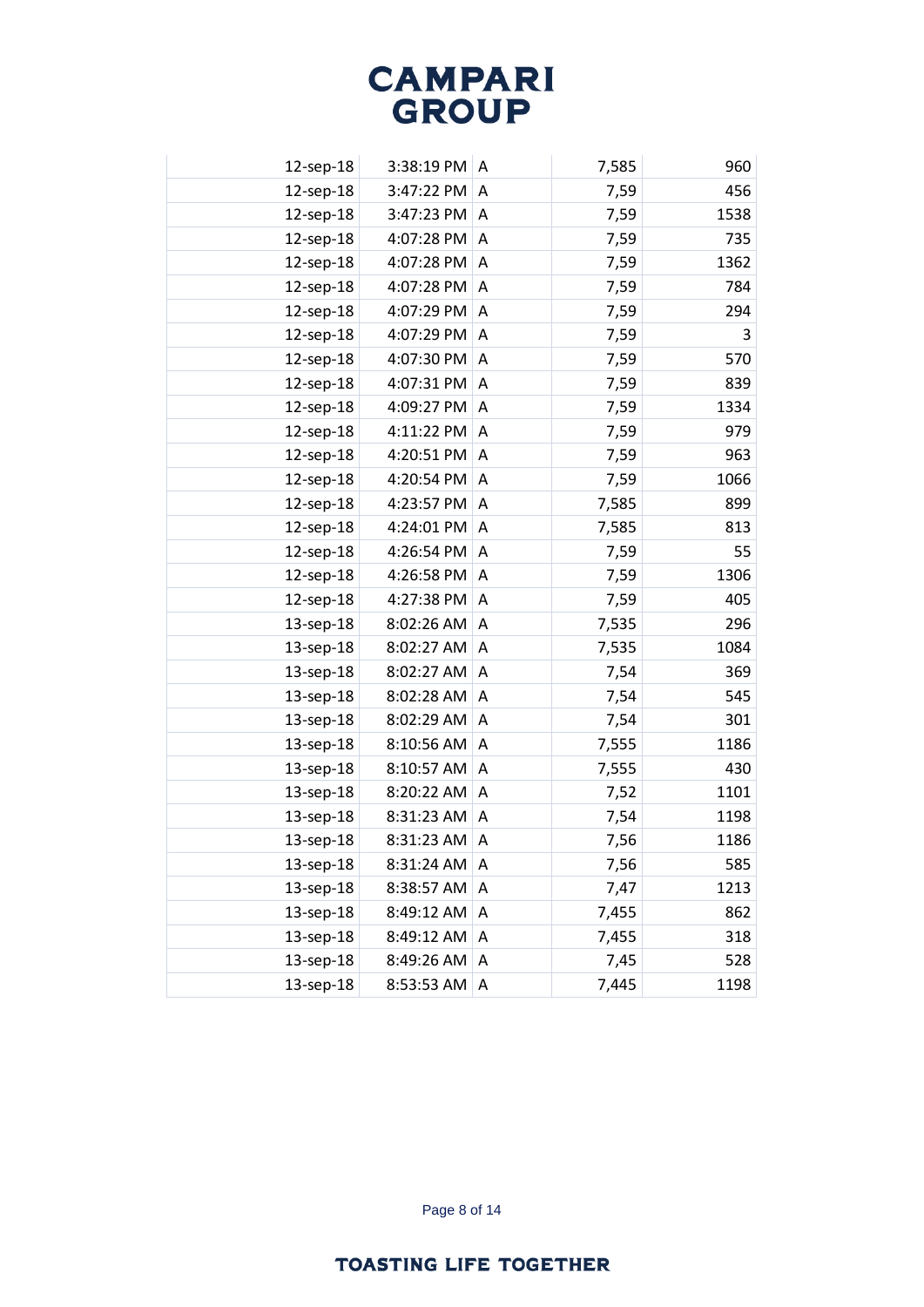| 13-sep-18 | 9:02:14 AM  | A              | 7,46  | 997  |
|-----------|-------------|----------------|-------|------|
| 13-sep-18 | 9:08:54 AM  | A              | 7,47  | 507  |
| 13-sep-18 | 9:11:47 AM  | A              | 7,47  | 1031 |
| 13-sep-18 | 9:17:06 AM  | A              | 7,48  | 955  |
| 13-sep-18 | 9:31:55 AM  | A              | 7,465 | 1300 |
| 13-sep-18 | 9:31:57 AM  | A              | 7,465 | 558  |
| 13-sep-18 | 9:36:16 AM  | A              | 7,465 | 1082 |
| 13-sep-18 | 9:46:49 AM  | A              | 7,455 | 1032 |
| 13-sep-18 | 9:54:51 AM  | A              | 7,455 | 465  |
| 13-sep-18 | 9:58:02 AM  | A              | 7,445 | 377  |
| 13-sep-18 | 9:58:02 AM  | A              | 7,445 | 663  |
| 13-sep-18 | 10:04:32 AM | A              | 7,44  | 1014 |
| 13-sep-18 | 10:06:25 AM | $\overline{A}$ | 7,44  | 566  |
| 13-sep-18 | 10:13:05 AM | A              | 7,42  | 84   |
| 13-sep-18 | 10:16:32 AM | A              | 7,42  | 1101 |
| 13-sep-18 | 10:16:34 AM | A              | 7,42  | 1204 |
| 13-sep-18 | 10:25:09 AM | A              | 7,38  | 463  |
| 13-sep-18 | 10:34:07 AM | A              | 7,37  | 937  |
| 13-sep-18 | 10:34:08 AM | A              | 7,37  | 8    |
| 13-sep-18 | 10:34:52 AM | A              | 7,365 | 1050 |
| 13-sep-18 | 10:50:02 AM | A              | 7,395 | 1133 |
| 13-sep-18 | 10:50:02 AM | A              | 7,395 | 949  |
| 13-sep-18 | 10:53:57 AM | A              | 7,385 | 52   |
| 13-sep-18 | 11:04:22 AM | A              | 7,41  | 616  |
| 13-sep-18 | 11:17:51 AM | A              | 7,44  | 1019 |
| 13-sep-18 | 11:17:51 AM | A              | 7,44  | 1035 |
| 13-sep-18 | 11:17:53 AM | A              | 7,44  | 491  |
| 13-sep-18 | 11:32:37 AM | A              | 7,445 | 267  |
| 13-sep-18 | 11:32:37 AM | A              | 7,445 | 310  |
| 13-sep-18 | 11:32:39 AM | A              | 7,445 | 856  |
| 13-sep-18 | 11:32:39 AM | A              | 7,445 | 1007 |
| 13-sep-18 | 11:55:21 AM | A              | 7,465 | 834  |
| 13-sep-18 | 11:55:21 AM | Α              | 7,465 | 910  |
| 13-sep-18 | 11:55:22 AM | Α              | 7,465 | 248  |
| 13-sep-18 | 11:55:23 AM | Α              | 7,465 | 510  |

Page 9 of 14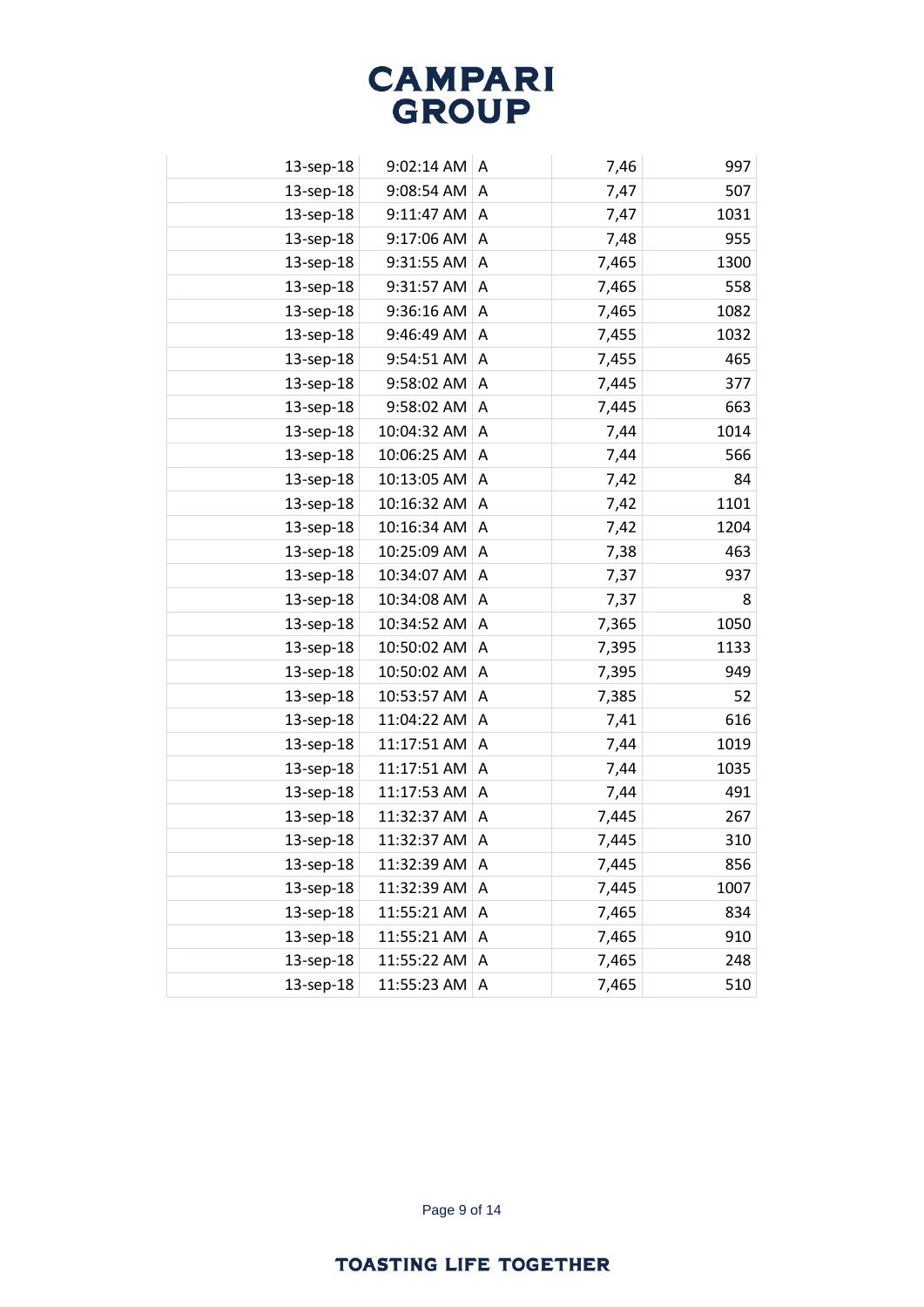| 13-sep-18 | 11:59:50 AM | A              | 7,455 | 607  |
|-----------|-------------|----------------|-------|------|
| 13-sep-18 | 11:59:51 AM | A              | 7,46  | 473  |
| 13-sep-18 | 11:59:51 AM | A              | 7,455 | 1115 |
| 13-sep-18 | 11:59:53 AM | A              | 7,455 | 579  |
| 13-sep-18 | 12:30:40 PM | A              | 7,45  | 332  |
| 13-sep-18 | 12:30:43 PM | A              | 7,45  | 503  |
| 13-sep-18 | 12:30:44 PM | A              | 7,45  | 40   |
| 13-sep-18 | 12:30:44 PM | A              | 7,45  | 537  |
| 13-sep-18 | 12:30:44 PM | A              | 7,45  | 532  |
| 13-sep-18 | 12:30:44 PM | A              | 7,45  | 699  |
| 13-sep-18 | 12:55:25 PM | A              | 7,425 | 717  |
| 13-sep-18 | 12:55:26 PM | A              | 7,425 | 987  |
| 13-sep-18 | 1:11:17 PM  | $\overline{A}$ | 7,45  | 1134 |
| 13-sep-18 | 1:11:18 PM  | A              | 7,45  | 473  |
| 13-sep-18 | 1:14:17 PM  | A              | 7,445 | 322  |
| 13-sep-18 | 1:14:17 PM  | A              | 7,445 | 555  |
| 13-sep-18 | 1:34:22 PM  | A              | 7,435 | 1329 |
| 13-sep-18 | 1:34:23 PM  | $\overline{A}$ | 7,435 | 641  |
| 13-sep-18 | 1:39:33 PM  | A              | 7,41  | 1141 |
| 13-sep-18 | 1:50:30 PM  | A              | 7,41  | 902  |
| 13-sep-18 | 1:50:33 PM  | A              | 7,41  | 1113 |
| 13-sep-18 | 1:50:34 PM  | A              | 7,41  | 498  |
| 13-sep-18 | 2:04:34 PM  | A              | 7,4   | 467  |
| 13-sep-18 | 2:04:34 PM  | A              | 7,4   | 1141 |
| 13-sep-18 | 2:04:34 PM  | A              | 7,4   | 938  |
| 13-sep-18 | 2:20:18 PM  | A              | 7,395 | 1397 |
| 13-sep-18 | 2:20:20 PM  | A              | 7,395 | 948  |
| 13-sep-18 | 2:25:55 PM  | A              | 7,385 | 555  |
| 13-sep-18 | 2:33:11 PM  | A              | 7,385 | 587  |
| 13-sep-18 | 2:33:13 PM  | A              | 7,385 | 589  |
| 13-sep-18 | 2:33:14 PM  | A              | 7,385 | 920  |
| 13-sep-18 | 2:42:14 PM  | Α              | 7,385 | 547  |
| 13-sep-18 | 2:46:58 PM  | Α              | 7,39  | 1009 |
| 13-sep-18 | 2:47:01 PM  | A              | 7,39  | 974  |
| 13-sep-18 | 2:55:12 PM  | Α              | 7,39  | 495  |
|           |             |                |       |      |

Page 10 of 14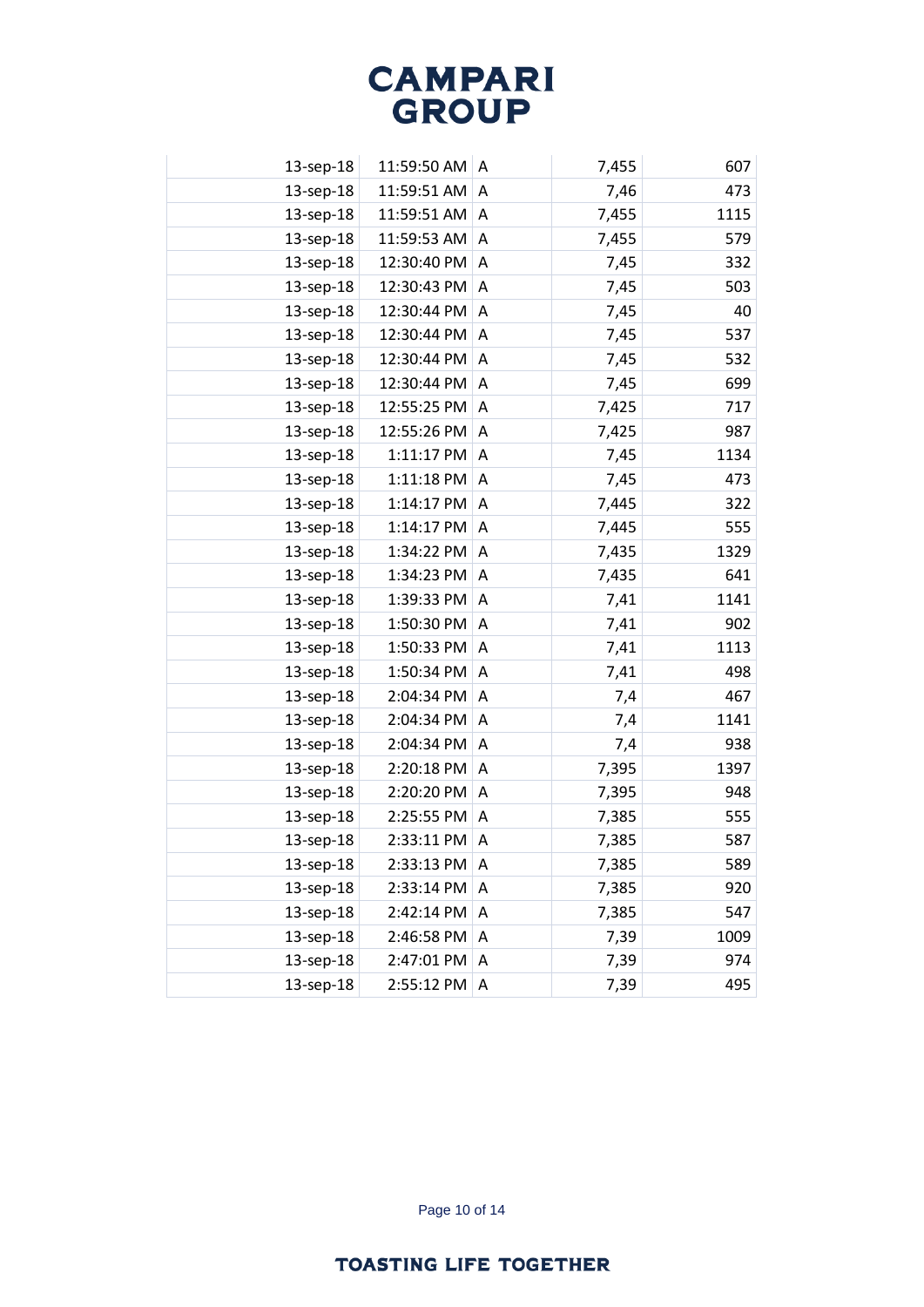| 7,39<br>13-sep-18<br>2:55:13 PM<br>A<br>13-sep-18<br>2:55:14 PM<br>7,39<br>A<br>2:55:14 PM<br>13-sep-18<br>7,39<br>A<br>13-sep-18<br>3:07:08 PM<br>7,39<br>A<br>3:07:09 PM<br>13-sep-18<br>7,39<br>A<br>13-sep-18<br>3:09:19 PM<br>7,4<br>A<br>13-sep-18<br>3:15:58 PM<br>7,4<br>A<br>13-sep-18<br>3:16:04 PM<br>7,395<br>A<br>3:16:04 PM<br>13-sep-18<br>7,39<br>A<br>3:25:40 PM<br>13-sep-18<br>7,385<br>A<br>13-sep-18<br>3:25:47 PM<br>7,385<br>A<br>13-sep-18<br>3:29:49 PM<br>7,38<br>A<br>13-sep-18<br>3:29:58 PM<br>7,38<br>A<br>3:30:29 PM<br>7,385<br>13-sep-18<br>A<br>13-sep-18<br>3:30:31 PM<br>A<br>7,385<br>3:31:19 PM<br>13-sep-18<br>A<br>7,385<br>3:31:20 PM<br>7,385<br>13-sep-18<br>A<br>13-sep-18<br>3:32:25 PM<br>7,385<br>A<br>3:32:26 PM<br>13-sep-18<br>7,385<br>A<br>13-sep-18<br>3:32:27 PM<br>7,385<br>A<br>3:32:27 PM<br>13-sep-18<br>7,385<br>A<br>13-sep-18<br>3:32:28 PM<br>A<br>7,385<br>3:34:12 PM<br>13-sep-18<br>7,38<br>A<br>13-sep-18<br>3:34:40 PM<br>7,385<br>A<br>13-sep-18<br>3:34:40 PM<br>7,385<br>A<br>3:36:18 PM<br>13-sep-18<br>7,375<br>A<br>3:36:19 PM<br>7,375<br>13-sep-18<br>A<br>13-sep-18<br>3:37:38 PM<br>7,37<br>A<br>3:37:59 PM<br>13-sep-18<br>7,37<br>A<br>7,37<br>13-sep-18<br>3:37:59 PM<br>A<br>13-sep-18<br>3:37:59 PM<br>7,37<br>A<br>13-sep-18<br>3:39:40 PM<br>7,37<br>Α<br>13-sep-18<br>3:41:50 PM<br>7,37<br>Α<br>13-sep-18<br>7,365<br>3:42:16 PM<br>A |           |            |   |       |      |
|-----------------------------------------------------------------------------------------------------------------------------------------------------------------------------------------------------------------------------------------------------------------------------------------------------------------------------------------------------------------------------------------------------------------------------------------------------------------------------------------------------------------------------------------------------------------------------------------------------------------------------------------------------------------------------------------------------------------------------------------------------------------------------------------------------------------------------------------------------------------------------------------------------------------------------------------------------------------------------------------------------------------------------------------------------------------------------------------------------------------------------------------------------------------------------------------------------------------------------------------------------------------------------------------------------------------------------------------------------------------------------------------------------------------------------|-----------|------------|---|-------|------|
|                                                                                                                                                                                                                                                                                                                                                                                                                                                                                                                                                                                                                                                                                                                                                                                                                                                                                                                                                                                                                                                                                                                                                                                                                                                                                                                                                                                                                             |           |            |   |       | 960  |
|                                                                                                                                                                                                                                                                                                                                                                                                                                                                                                                                                                                                                                                                                                                                                                                                                                                                                                                                                                                                                                                                                                                                                                                                                                                                                                                                                                                                                             |           |            |   |       | 22   |
|                                                                                                                                                                                                                                                                                                                                                                                                                                                                                                                                                                                                                                                                                                                                                                                                                                                                                                                                                                                                                                                                                                                                                                                                                                                                                                                                                                                                                             |           |            |   |       | 1243 |
|                                                                                                                                                                                                                                                                                                                                                                                                                                                                                                                                                                                                                                                                                                                                                                                                                                                                                                                                                                                                                                                                                                                                                                                                                                                                                                                                                                                                                             |           |            |   |       | 992  |
|                                                                                                                                                                                                                                                                                                                                                                                                                                                                                                                                                                                                                                                                                                                                                                                                                                                                                                                                                                                                                                                                                                                                                                                                                                                                                                                                                                                                                             |           |            |   |       | 960  |
|                                                                                                                                                                                                                                                                                                                                                                                                                                                                                                                                                                                                                                                                                                                                                                                                                                                                                                                                                                                                                                                                                                                                                                                                                                                                                                                                                                                                                             |           |            |   |       | 553  |
|                                                                                                                                                                                                                                                                                                                                                                                                                                                                                                                                                                                                                                                                                                                                                                                                                                                                                                                                                                                                                                                                                                                                                                                                                                                                                                                                                                                                                             |           |            |   |       | 1244 |
|                                                                                                                                                                                                                                                                                                                                                                                                                                                                                                                                                                                                                                                                                                                                                                                                                                                                                                                                                                                                                                                                                                                                                                                                                                                                                                                                                                                                                             |           |            |   |       | 932  |
|                                                                                                                                                                                                                                                                                                                                                                                                                                                                                                                                                                                                                                                                                                                                                                                                                                                                                                                                                                                                                                                                                                                                                                                                                                                                                                                                                                                                                             |           |            |   |       | 478  |
|                                                                                                                                                                                                                                                                                                                                                                                                                                                                                                                                                                                                                                                                                                                                                                                                                                                                                                                                                                                                                                                                                                                                                                                                                                                                                                                                                                                                                             |           |            |   |       | 1030 |
|                                                                                                                                                                                                                                                                                                                                                                                                                                                                                                                                                                                                                                                                                                                                                                                                                                                                                                                                                                                                                                                                                                                                                                                                                                                                                                                                                                                                                             |           |            |   |       | 1079 |
|                                                                                                                                                                                                                                                                                                                                                                                                                                                                                                                                                                                                                                                                                                                                                                                                                                                                                                                                                                                                                                                                                                                                                                                                                                                                                                                                                                                                                             |           |            |   |       | 3433 |
|                                                                                                                                                                                                                                                                                                                                                                                                                                                                                                                                                                                                                                                                                                                                                                                                                                                                                                                                                                                                                                                                                                                                                                                                                                                                                                                                                                                                                             |           |            |   |       | 1357 |
|                                                                                                                                                                                                                                                                                                                                                                                                                                                                                                                                                                                                                                                                                                                                                                                                                                                                                                                                                                                                                                                                                                                                                                                                                                                                                                                                                                                                                             |           |            |   |       | 895  |
|                                                                                                                                                                                                                                                                                                                                                                                                                                                                                                                                                                                                                                                                                                                                                                                                                                                                                                                                                                                                                                                                                                                                                                                                                                                                                                                                                                                                                             |           |            |   |       | 1701 |
|                                                                                                                                                                                                                                                                                                                                                                                                                                                                                                                                                                                                                                                                                                                                                                                                                                                                                                                                                                                                                                                                                                                                                                                                                                                                                                                                                                                                                             |           |            |   |       | 248  |
|                                                                                                                                                                                                                                                                                                                                                                                                                                                                                                                                                                                                                                                                                                                                                                                                                                                                                                                                                                                                                                                                                                                                                                                                                                                                                                                                                                                                                             |           |            |   |       | 2326 |
|                                                                                                                                                                                                                                                                                                                                                                                                                                                                                                                                                                                                                                                                                                                                                                                                                                                                                                                                                                                                                                                                                                                                                                                                                                                                                                                                                                                                                             |           |            |   |       | 1020 |
|                                                                                                                                                                                                                                                                                                                                                                                                                                                                                                                                                                                                                                                                                                                                                                                                                                                                                                                                                                                                                                                                                                                                                                                                                                                                                                                                                                                                                             |           |            |   |       | 101  |
|                                                                                                                                                                                                                                                                                                                                                                                                                                                                                                                                                                                                                                                                                                                                                                                                                                                                                                                                                                                                                                                                                                                                                                                                                                                                                                                                                                                                                             |           |            |   |       | 752  |
|                                                                                                                                                                                                                                                                                                                                                                                                                                                                                                                                                                                                                                                                                                                                                                                                                                                                                                                                                                                                                                                                                                                                                                                                                                                                                                                                                                                                                             |           |            |   |       | 23   |
|                                                                                                                                                                                                                                                                                                                                                                                                                                                                                                                                                                                                                                                                                                                                                                                                                                                                                                                                                                                                                                                                                                                                                                                                                                                                                                                                                                                                                             |           |            |   |       | 834  |
|                                                                                                                                                                                                                                                                                                                                                                                                                                                                                                                                                                                                                                                                                                                                                                                                                                                                                                                                                                                                                                                                                                                                                                                                                                                                                                                                                                                                                             |           |            |   |       | 1239 |
|                                                                                                                                                                                                                                                                                                                                                                                                                                                                                                                                                                                                                                                                                                                                                                                                                                                                                                                                                                                                                                                                                                                                                                                                                                                                                                                                                                                                                             |           |            |   |       | 2394 |
|                                                                                                                                                                                                                                                                                                                                                                                                                                                                                                                                                                                                                                                                                                                                                                                                                                                                                                                                                                                                                                                                                                                                                                                                                                                                                                                                                                                                                             |           |            |   |       | 1007 |
|                                                                                                                                                                                                                                                                                                                                                                                                                                                                                                                                                                                                                                                                                                                                                                                                                                                                                                                                                                                                                                                                                                                                                                                                                                                                                                                                                                                                                             |           |            |   |       | 1952 |
|                                                                                                                                                                                                                                                                                                                                                                                                                                                                                                                                                                                                                                                                                                                                                                                                                                                                                                                                                                                                                                                                                                                                                                                                                                                                                                                                                                                                                             |           |            |   |       | 1952 |
|                                                                                                                                                                                                                                                                                                                                                                                                                                                                                                                                                                                                                                                                                                                                                                                                                                                                                                                                                                                                                                                                                                                                                                                                                                                                                                                                                                                                                             |           |            |   |       | 3082 |
|                                                                                                                                                                                                                                                                                                                                                                                                                                                                                                                                                                                                                                                                                                                                                                                                                                                                                                                                                                                                                                                                                                                                                                                                                                                                                                                                                                                                                             |           |            |   |       | 482  |
|                                                                                                                                                                                                                                                                                                                                                                                                                                                                                                                                                                                                                                                                                                                                                                                                                                                                                                                                                                                                                                                                                                                                                                                                                                                                                                                                                                                                                             |           |            |   |       | 1082 |
|                                                                                                                                                                                                                                                                                                                                                                                                                                                                                                                                                                                                                                                                                                                                                                                                                                                                                                                                                                                                                                                                                                                                                                                                                                                                                                                                                                                                                             |           |            |   |       | 284  |
|                                                                                                                                                                                                                                                                                                                                                                                                                                                                                                                                                                                                                                                                                                                                                                                                                                                                                                                                                                                                                                                                                                                                                                                                                                                                                                                                                                                                                             |           |            |   |       | 1222 |
|                                                                                                                                                                                                                                                                                                                                                                                                                                                                                                                                                                                                                                                                                                                                                                                                                                                                                                                                                                                                                                                                                                                                                                                                                                                                                                                                                                                                                             |           |            |   |       | 1003 |
|                                                                                                                                                                                                                                                                                                                                                                                                                                                                                                                                                                                                                                                                                                                                                                                                                                                                                                                                                                                                                                                                                                                                                                                                                                                                                                                                                                                                                             |           |            |   |       | 161  |
|                                                                                                                                                                                                                                                                                                                                                                                                                                                                                                                                                                                                                                                                                                                                                                                                                                                                                                                                                                                                                                                                                                                                                                                                                                                                                                                                                                                                                             | 13-sep-18 | 3:42:17 PM | Α | 7,365 | 1665 |

Page 11 of 14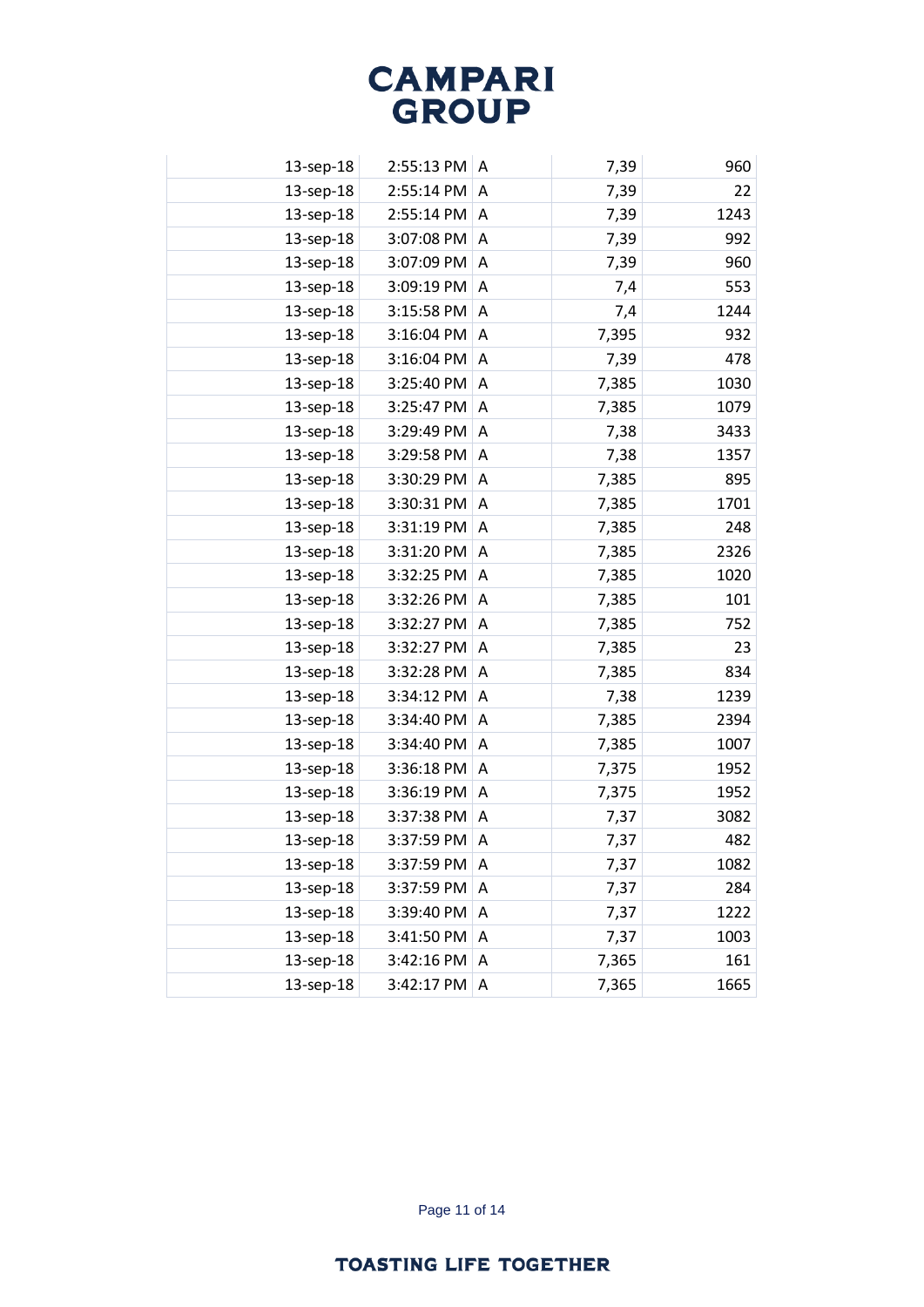| 13-sep-18 | 3:42:17 PM | A | 7,365 | 1000 |
|-----------|------------|---|-------|------|
| 13-sep-18 | 3:42:51 PM | A | 7,36  | 1000 |
| 13-sep-18 | 3:42:52 PM | A | 7,36  | 1330 |
| 13-sep-18 | 3:42:53 PM | Α | 7,36  | 310  |
| 13-sep-18 | 3:44:21 PM | A | 7,35  | 3052 |
| 13-sep-18 | 3:44:23 PM | A | 7,35  | 103  |
| 13-sep-18 | 3:44:23 PM | A | 7,35  | 1908 |
| 13-sep-18 | 3:44:23 PM | A | 7,35  | 1500 |
| 13-sep-18 | 3:44:48 PM | A | 7,355 | 1399 |
| 13-sep-18 | 3:44:49 PM | A | 7,355 | 1500 |
| 13-sep-18 | 3:44:49 PM | A | 7,355 | 2299 |
| 13-sep-18 | 3:44:49 PM | A | 7,355 | 898  |
| 13-sep-18 | 3:45:16 PM | A | 7,355 | 558  |
| 13-sep-18 | 3:45:18 PM | A | 7,355 | 170  |
| 13-sep-18 | 3:45:18 PM | A | 7,355 | 1841 |
| 13-sep-18 | 3:45:37 PM | Α | 7,35  | 4001 |
| 13-sep-18 | 3:46:13 PM | A | 7,345 | 2356 |
| 13-sep-18 | 3:46:16 PM | Α | 7,345 | 94   |
| 13-sep-18 | 3:46:16 PM | A | 7,345 | 3070 |
| 13-sep-18 | 3:46:58 PM | A | 7,335 | 1509 |
| 13-sep-18 | 3:49:08 PM | Α | 7,33  | 1114 |
| 13-sep-18 | 3:49:08 PM | A | 7,335 | 1766 |
| 13-sep-18 | 3:49:08 PM | Α | 7,33  | 3300 |
| 13-sep-18 | 3:49:09 PM | A | 7,335 | 117  |
| 13-sep-18 | 3:49:09 PM | Α | 7,335 | 4645 |
| 13-sep-18 | 3:49:16 PM | A | 7,335 | 2297 |
| 13-sep-18 | 3:49:17 PM | A | 7,335 | 530  |
| 13-sep-18 | 3:49:17 PM | A | 7,335 | 318  |
| 13-sep-18 | 3:49:18 PM | A | 7,335 | 1363 |
| 13-sep-18 | 3:49:18 PM | Α | 7,335 | 1496 |
| 13-sep-18 | 3:49:20 PM | A | 7,335 | 1586 |
| 13-sep-18 | 3:49:21 PM | A | 7,335 | 887  |
| 13-sep-18 | 3:49:22 PM | Α | 7,335 | 1357 |
| 13-sep-18 | 3:49:22 PM | Α | 7,34  | 497  |
| 13-sep-18 | 3:49:24 PM | Α | 7,34  | 1714 |

Page 12 of 14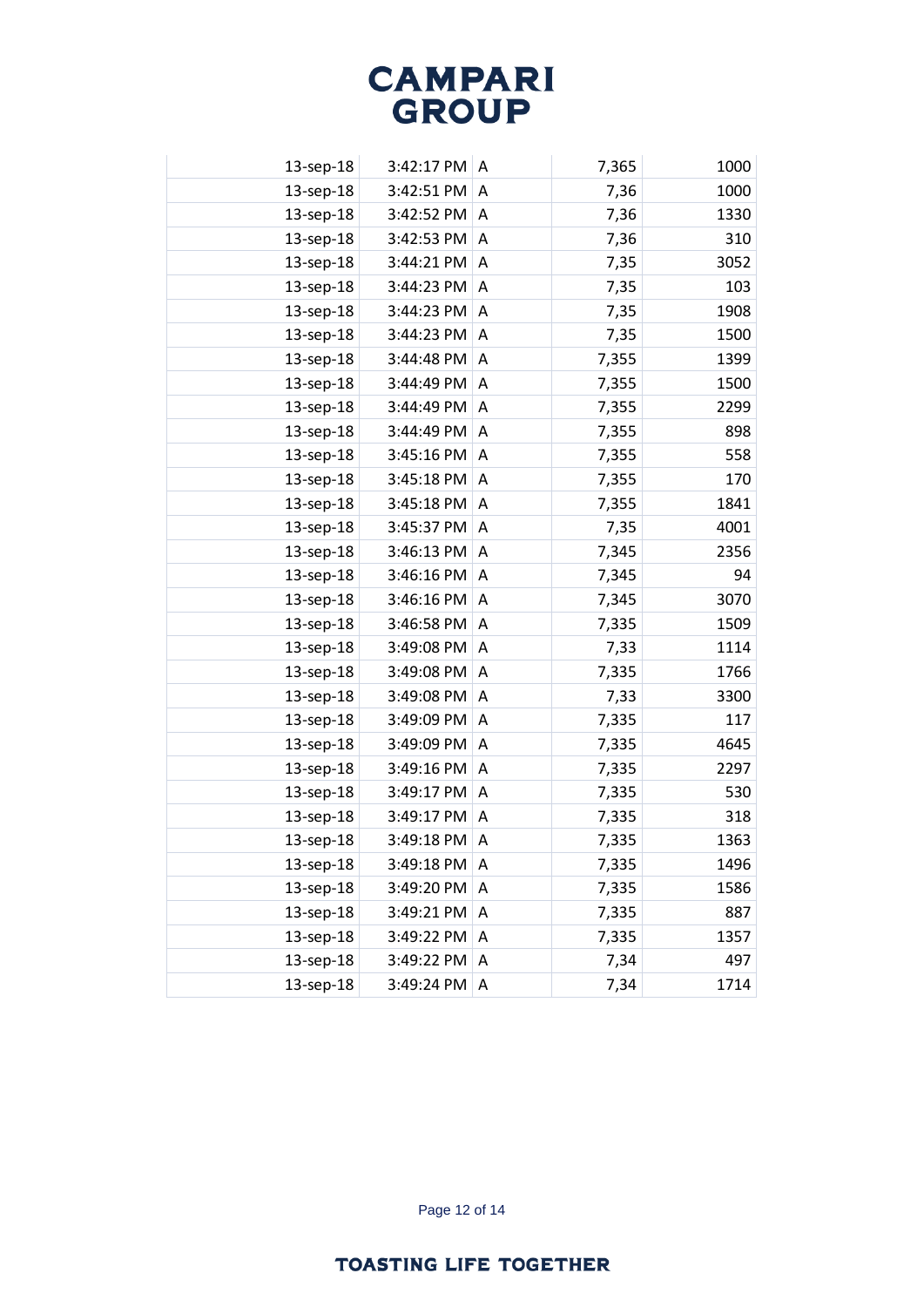| 13-sep-18 | 3:49:54 PM | A | 7,33  | 1802 |
|-----------|------------|---|-------|------|
| 13-sep-18 | 3:49:56 PM | A | 7,33  | 1322 |
| 13-sep-18 | 3:49:56 PM | A | 7,33  | 406  |
| 13-sep-18 | 3:49:57 PM | A | 7,33  | 1197 |
| 13-sep-18 | 3:51:41 PM | A | 7,33  | 4562 |
| 13-sep-18 | 3:51:49 PM | A | 7,33  | 27   |
| 13-sep-18 | 3:52:23 PM | A | 7,325 | 3179 |
| 13-sep-18 | 3:52:24 PM | A | 7,325 | 303  |
| 13-sep-18 | 3:52:24 PM | A | 7,325 | 1080 |
| 13-sep-18 | 3:54:00 PM | A | 7,315 | 1107 |
| 13-sep-18 | 3:54:06 PM | A | 7,31  | 63   |
| 13-sep-18 | 3:54:06 PM | A | 7,31  | 625  |
| 13-sep-18 | 3:54:06 PM | A | 7,31  | 2377 |
| 13-sep-18 | 3:54:07 PM | A | 7,31  | 946  |
| 13-sep-18 | 3:54:15 PM | A | 7,31  | 4011 |
| 13-sep-18 | 3:54:33 PM | A | 7,31  | 4182 |
| 13-sep-18 | 3:54:36 PM | A | 7,31  | 3904 |
| 13-sep-18 | 3:54:42 PM | A | 7,305 | 2012 |
| 13-sep-18 | 3:54:43 PM | A | 7,305 | 1040 |
| 13-sep-18 | 3:54:44 PM | A | 7,305 | 195  |
| 13-sep-18 | 3:54:46 PM | A | 7,305 | 2283 |
| 13-sep-18 | 3:54:54 PM | A | 7,305 | 617  |
| 13-sep-18 | 3:54:54 PM | A | 7,305 | 858  |
| 13-sep-18 | 3:55:10 PM | A | 7,305 | 801  |
| 13-sep-18 | 3:55:12 PM | A | 7,305 | 1441 |
| 13-sep-18 | 3:55:58 PM | A | 7,3   | 563  |
| 13-sep-18 | 3:55:58 PM | A | 7,3   | 1034 |
| 13-sep-18 | 3:58:39 PM | A | 7,295 | 530  |
| 13-sep-18 | 3:58:39 PM | A | 7,295 | 1063 |
| 13-sep-18 | 3:58:41 PM | Α | 7,295 | 50   |
| 14-sep-18 | 8:09:27 AM | Α | 7,295 | 485  |
| 14-sep-18 | 8:11:22 AM | Α | 7,32  | 395  |
| 14-sep-18 | 8:21:11 AM | Α | 7,32  | 526  |
| 14-sep-18 | 8:59:34 AM | A | 7,33  | 480  |
| 14-sep-18 | 3:43:44 PM | Α | 7,33  | 514  |
|           |            |   |       |      |

Page 13 of 14